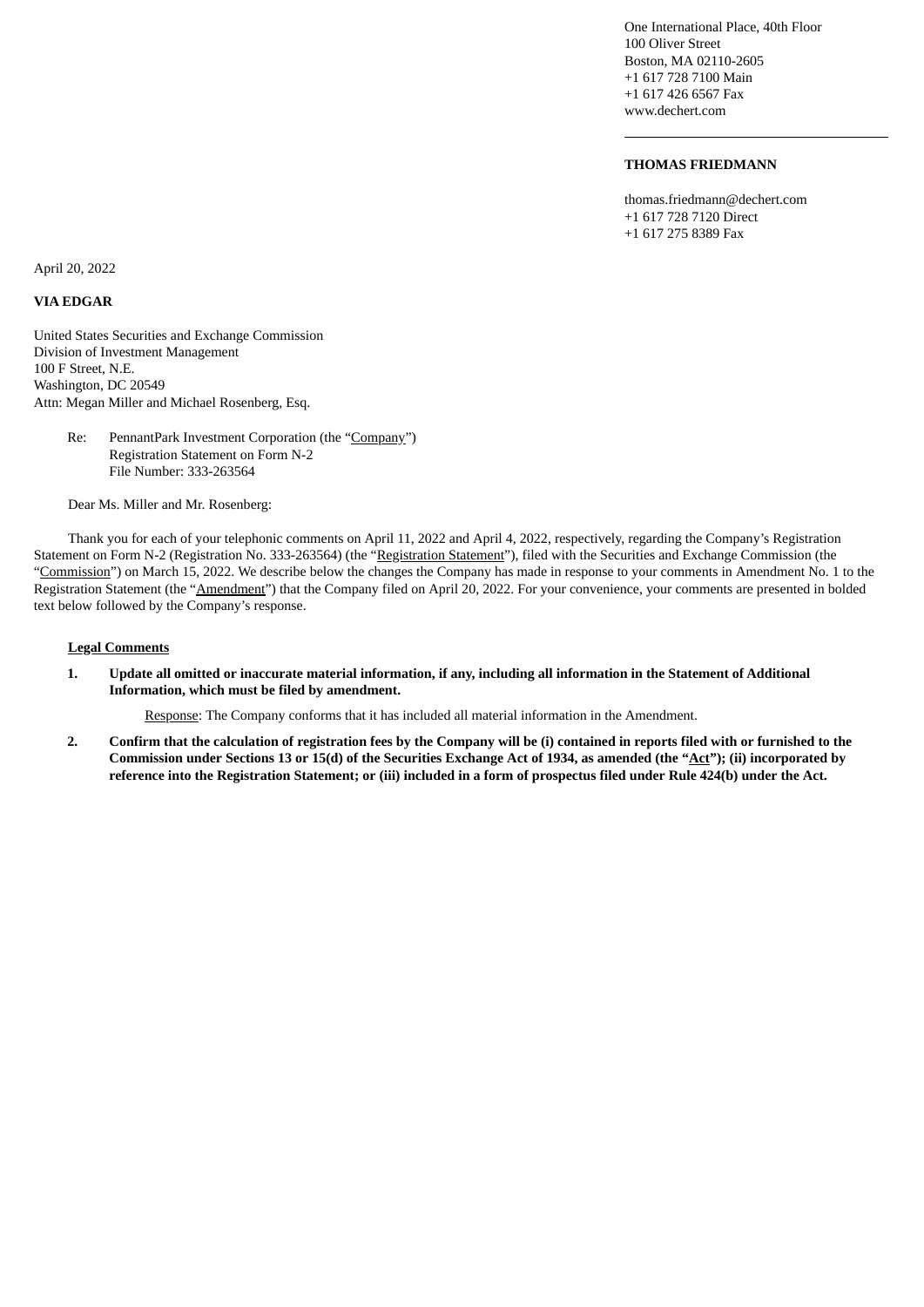United States Securities and Exchange Commission April 20, 2022 Page 2

Response: The Company confirms that the calculation of registration fees will be contained in reports filed with or furnished to the Commission under Sections 13 or 15(d) of the Act; (ii) incorporated by reference into the Registration Statement; or (iii) included in a form of prospectus filed under Rule 424(b) under the Act.

3. Disclose any outstanding and listed securities such as notes, preferred stock or warrants (collectively, the "Listed Securities") of the **Company in paragraph 5 on the cover page of the Registration Statement.**

Response: The Company confirms that it has disclosed all Listed Securities in paragraph 5 on the cover page of the Registration Statement.

4. Amend the disclosure in the last sentence of paragraph 1 on page 2 of the filed prospectus under the section "Our Investment Adviser and Administrator" related to aggregate investments that have been made by the "Adviser" to instead reflect that such **investments have been made by the Company as the Registrant.**

Response: The Company has amended the above disclosure in the prospectus related to aggregate investments made by the "Adviser" to also disclose the amount of investments that have been made by the Company as a Registrant.

5. Clarify whether there is an overlap with investments made by the Registrant with regard to the table on page 30 of the prospectus, which discloses investments managed by the portfolio manager in "Other Managed Funds" that have an investment focus in **"Other credit opportunities."**

Response: The Company confirms that, with respect to the table on page 30 of the prospectus, there is no overlap between investments made by the Company and the amount of investments managed by the portfolio manager with an investment focus in "Other credit opportunities" as disclosed under "Other Managed Funds."

## **Accounting Comments**

6. Item 5 of the Company's Annual Report on Form 10-K, filed on November 17, 2021 (the "Form 10-K"), states that the Company's shares have traded above and below its net asset value per share ("NAV"); however, the table presented in response to this item shows that, during the past two fiscal years, the Company's shares have only traded at a discount to its NAV. Confirm whether this **statement is accurate and, if not, revise in future Annual Reports.**

Response: The Company respectfully notes that its shares have previously traded at a premium to NAV; however, the Company undertakes to revise this disclosure